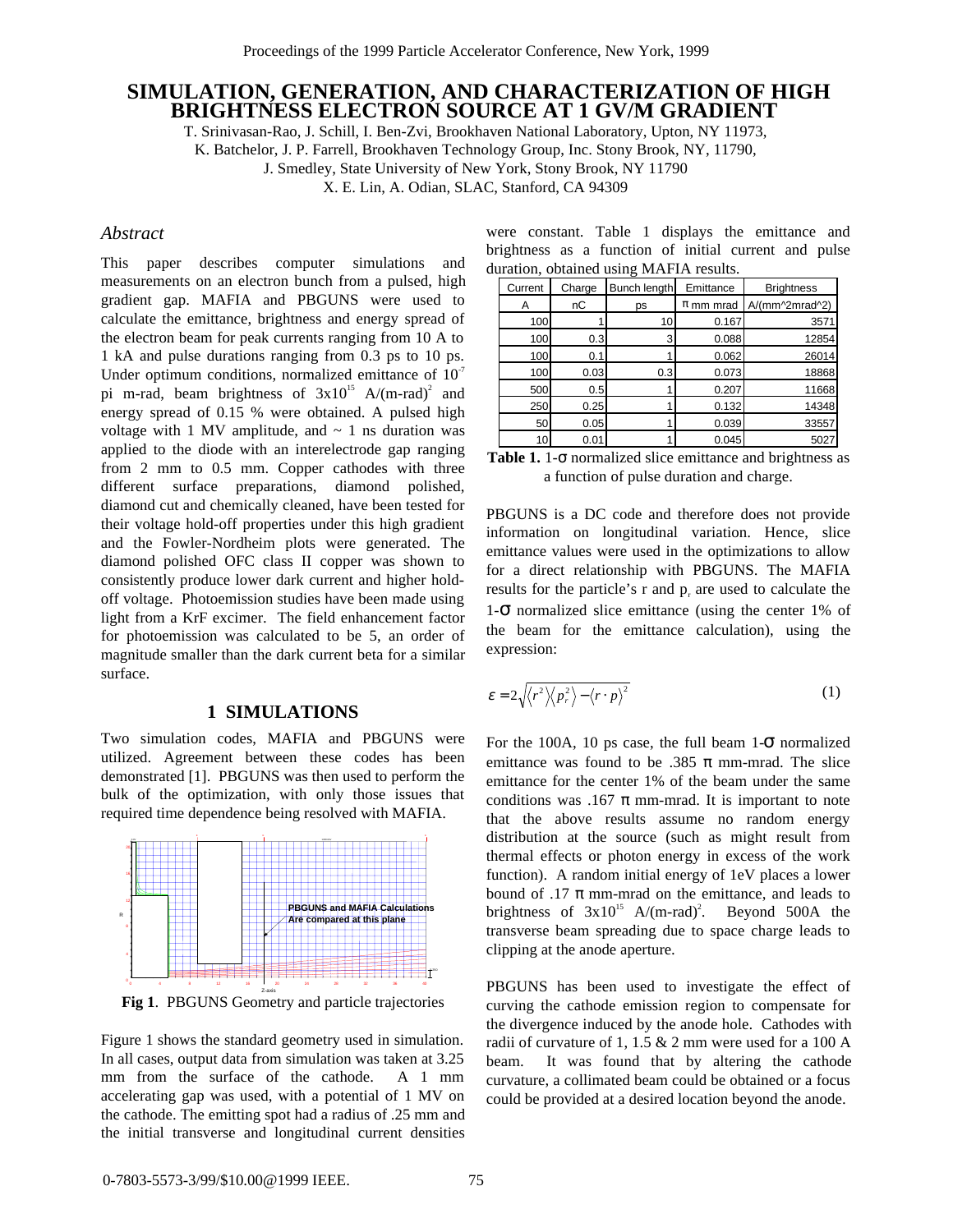Simulations have also been done to study the longitudinal energy spread of the beam. Figure 2 shows a MAFIA plot of longitudinal position vs longitudinal momentum for a charge of 1nC and a pulse duration of 10 ps. The RMS energy spread is .15%.



**Fig 2.** Charge induced longitudinal momentum spread. Pz is in  $\beta_z$ γ.

MAFIA was also used to investigate the longitudinal variation of the transverse emittance. Figure 3 shows the r vs r' curves for three 1% slices taken from the front, middle and back of a 10ps bunch, all at 3.25 mm from the cathode.



**Fig 3.** Longitudinal variation of the transverse phase space.

## **2 EXPERIMENTAL RESULTS**

## *2.1 Dark Current*

One advantage of a pulsed power gun is the ability to maintain higher field gradients. Experiments have shown that higher breakdown thresholds of materials can be obtained under short pulse conditions as compared to DC [2]. With our generator pulsed voltages up to 1 MV with a 1 ns duration can be applied to diodes with interelectrode spacing ranging from 2-0.5 mm. Details of the pulse generator and the experimental arrangement can be found elsewhere[3]. The dark current and maximum field before breakdown were measured for chemically cleaned (prepared using SLAC specification C01a.1 without steps 8-9), single point diamond turned and diamond polished (preperation described in [4]) OFC copper cathodes.

The cathodes were installed in a vacuum gap with 1.5 mm interelectrode spacing. The voltage amplitude on the cathode was slowly increased from 300 kV to 800 kV, allowing the cathode to condition. The field on the conditioned cathode was then gradually reduced. The dark current from the cathode, collected on a faraday cup positioned 5 mm from the cathode, is then measured as a function of the applied voltage. The gap was then reduced to 1 mm and the process was repeated. The criterion for breakdown was assumed to be a sudden, irrevocable increase in the dark current accompanied by a visible flash. A Fowler-Nordheim[5] plot was generated using the data prior to breakdown for the chemically cleaned cathode (1.5 mm interelectrode spacing) and the diamond polished cathode (1 mm and 1.5 mm spacing). The field enhancement factor,  $β$ , has been calculated for each case, assuming a cathode work function of 4.65 eV[6]. For the diamond turned sample, surface could not be conditioned using the standard technique, and no dark current measurements were taken for this sample. The field enhancement factor  $\beta$  for chemically cleaned copper, conditioned to ~500 MV/m was measured to be 76. β for the diamond polished sample under similar conditions was 46. The same sample when conditioned up to 800 MV/m field had an enhancement factor of 30. This reduction in β from a 1.5 mm to 1 mm electrode spacing for the polished sample is likely an effect of the conditioning process.



 **Fig 4.** Fowler Nordheim plot for chemically cleaned and diamond polished Cu cathodes.

Both the chemically cleaned and diamond turned samples suffered breakdown when the electrode spacing was set to 1mm, and both had significantly higher currents. Of the three surface preparation methods tested, diamond polish seemed to have a lower dark current and higher hold-off voltage. A similarly prepared surface was tested to holdoff field gradients up to 1.66 GV/m [1]. Further increase in the field was limited by our experimental arrangement.